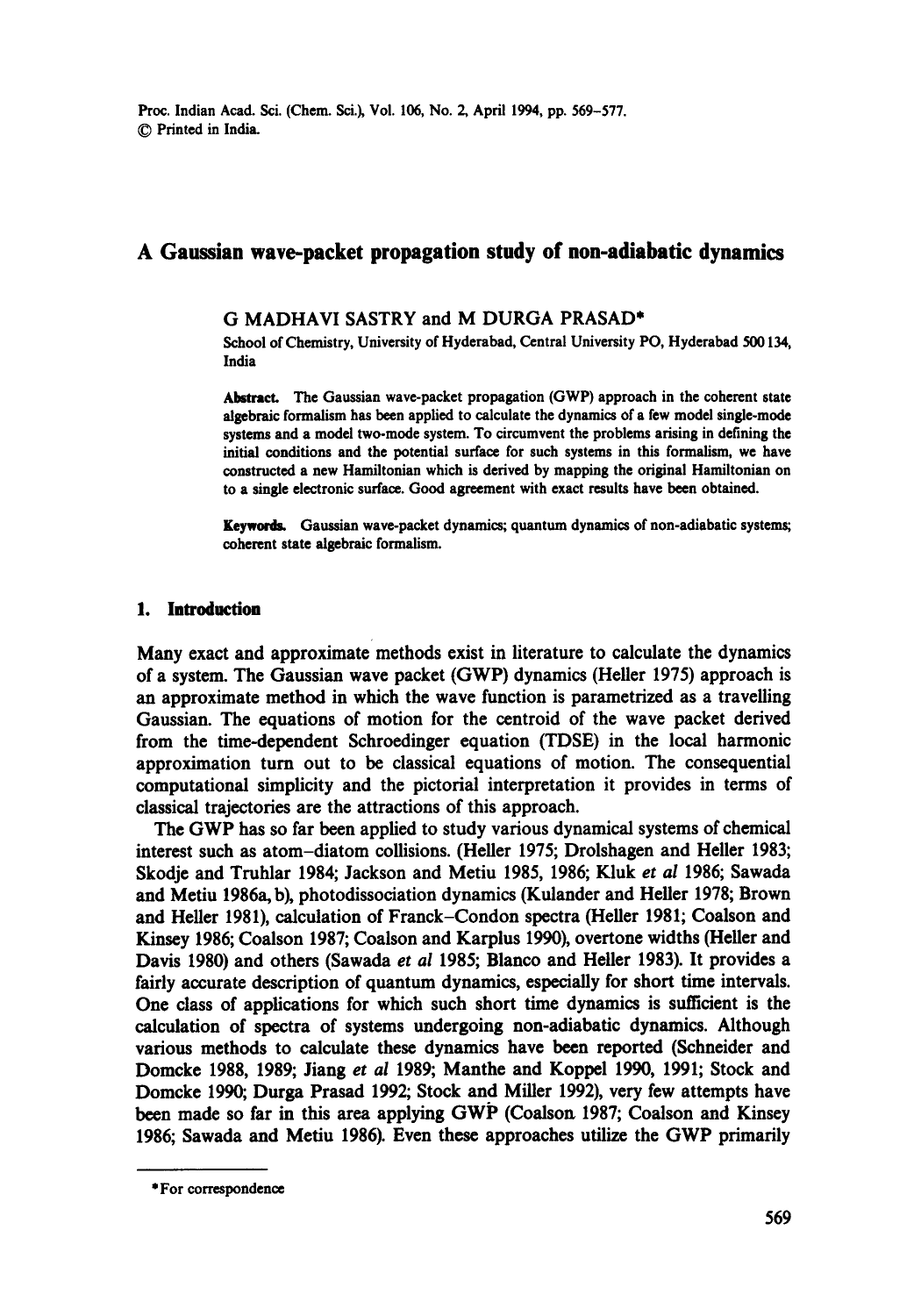### 570 *G Madhavi Sastry and M Duroa Prasad*

to calculate the dynamics on one surface while other methods such as perturbation theory are used to account for the non-adiabatic coupling. Our own goal, in contrast, is to use the GWP consistently to obtain the full non-adiabatic dynamics.

In this paper, we specifically study the non-adiabatic, dynamics within the framework of the linear coupling model (Koppel *et al* 1984). We assume that only two electronic states, belonging to different irreducible representations of the molecular point group and  $n$  vibrational modes, are relevant to the dynamics. The resultant Hamiltonian can be written as (Koppel *et al* 1984)

$$
H = \sum_{i} |e_i\rangle \varepsilon_i \langle e_i| + \sum_{n} \omega_n a_n^+ a_n + \sum_{i,j,n} |e_i\rangle \left[ V_n^{(ij)}(a_n^+ + a_n) \right] \langle e_j|.
$$
 (1)

Here  $|e_i\rangle$ 's are the electronic states and  $a_{\bf r}^+$  and  $a_{\bf r}$  are the usual Boson ladder operators of the nth vibrational mode. This Hamiltonian has been extensively studied in the past and is found to be adequate for a large number of systems. The wave function for such systems is given by

$$
\psi = \sum_{i} |e_i\rangle \phi_i(R, t), \tag{2}
$$

where  $\phi_i$  are the vibrational wave functions associated with the *i*th electronic state. The essential drawback in using GWP to study the non-adiabatic dynamics lies in choosing the initial conditions. This can be seen as follows. In matrix representation the vibrational wave function  $\phi$  can be written as

$$
\phi = \begin{pmatrix} \phi_1(R) \\ \phi_2(R) \end{pmatrix} . \tag{3}
$$

The  $\phi_i(R)$  are vibrational wave packets moving on different surfaces. They have different momenta and centroids. To obtain the equations of motion by GWP the potential is expanded as a Taylor series at the centroid of the wave packet. As both the nuclear wave functions  $\phi_1$  and  $\phi_2$  corresponding to the two electronic states have different centroids in general, choosing the point around which the potential is to be expanded becomes a problem. Second, if any one of the  $\phi_i$  is equal to zero, the exponent in the Gaussian ansatz for  $\phi_i$  should be equal to  $-\infty$ . Representing this logarithmic singularity is difficult in practice. We have circumvented this problem by mapping the Hamiltonian, (1), on to a purely vibrational Hamiltonian confined to a single electronic surface. The details of the mapping are presented in §2. In §3, we present the numerical calculations for some one- and two-dimensional model systems. Section 4 contains a summary of our work and a few concluding remarks.

## **2. The Hamiltonian**

In this section, we discuss the mapping of the multisurface Hamiltonian, (1), of a system specifically consisting of two electronic surfaces belonging to different irreducible representations of the molecular point group, on to a single surface Hamiltonian. We first consider a situation where only one vibrational mode (the coupling mode) is relevant to the dynamics and describe the mapping. We then extend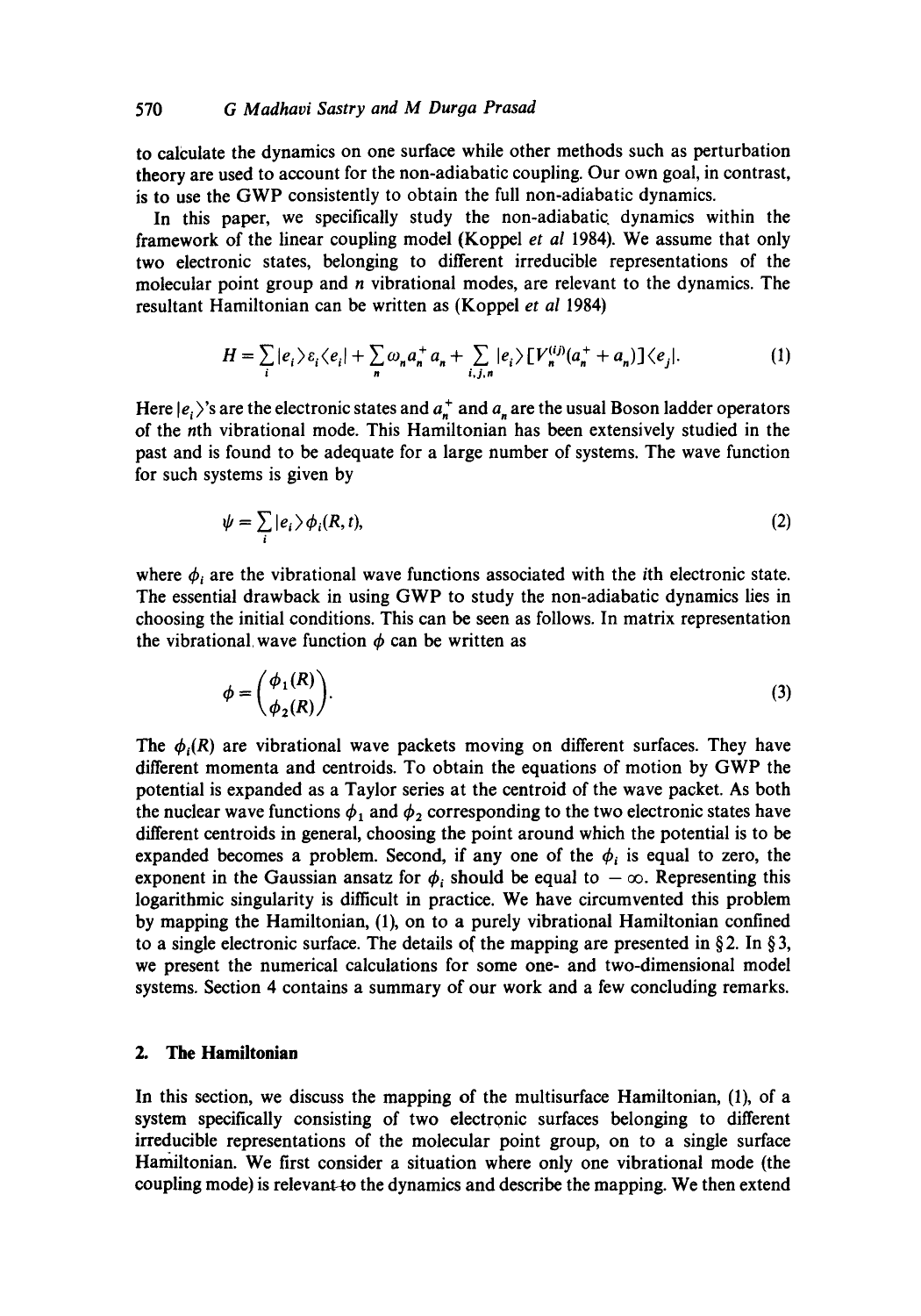it to the *n* vibrational mode problem. The Hamiltonian for the single mode case is given by

$$
H = \sum_{i} |e_i\rangle \varepsilon_i \langle e_i| + \omega_c a_c^+ a_c + \sum_{i \neq j} |e_i\rangle \left[V_c^{ij}(a_c^+ + a_c)\right] \langle e_j|.
$$
 (4)

The subscript  $c$  indicates (here and in the following) that the normal coordinate is a coupling mode. Because the two states belong to different irreducible representations, the coupling coordinate is always non-totally symmetric and hence cannot have intrastate coupling. We take the zero of energy to be the midpoint of the two electronic states such that,  $\varepsilon_1 = -\varepsilon$  and  $\varepsilon_2 = \varepsilon$  where  $2\varepsilon$  is the energy gap between the two states at the equilibrium geometry of the ground state.

Let us now analyse the structure of the Hilbert space  $\mathbb{H}$ , relevant to the dynamics of this system. This Hilbert space is formed by the direct product of the Hilbert spaces of the electronic and vibrational sub-systems.

$$
\mathbb{H}_s = \mathbb{H}_e \oplus \mathbb{H}_v,\tag{5a}
$$

$$
\mathbb{H}_e = \{ |e_1\rangle, |e_2\rangle \},\tag{5b}
$$

$$
\mathbb{H}_v = \{ \phi_n(q); 0 \le n \le \infty \}. \tag{5c}
$$

Here  $\phi_n$  are the harmonic oscillator eigenfunctions. Let  $|e_1\rangle$  and  $|e_2\rangle$  belong to the irreducible representations  $\Gamma_1$  and  $\Gamma_2$  respectively. Since the Hamiltonian must always transform as the totally symmetric representation, the coupling mode belongs to  $\Gamma_r = \Gamma_1 \oplus \Gamma_2$ . Consequently, all the elements in  $H_v$  belong to either the totally symmetric representation (when n is even) or to the  $\Gamma$ , representation (when n is odd). Thus, the elements in H<sub>s</sub> belong either to  $\Gamma_1$  (when the electronic state is  $|e_1\rangle$  and the vibrational quantum number is even or when the electronic state is  $|e_2\rangle$  and the vibrational quantum number is odd since  $\Gamma_2 \oplus \Gamma_1 = \Gamma_1$ ) or to  $\Gamma_2$  (in the opposite cases). Symbolically, this can be written as

$$
\mathbb{H}_{s} = \mathbb{H}_{1} \cup \mathbb{H}_{2},\tag{6a}
$$

$$
\mathbb{H}_1 = \{ |e_i\rangle \phi_n; i = 1 \text{ and } n \text{ even or } i = 2 \text{ and } n \text{ odd} \},\tag{6b}
$$

$$
\mathbb{H}_2 = \{ |e_i\rangle \phi_n; i = 1 \text{ and } n \text{ odd or } i = 2 \text{ and } n \text{ even} \}. \tag{6c}
$$

Since the Hamiltonian cannot couple elements belonging to different symmetries, a wave packet initially started in one of the two subspaces ( $H_1$  or  $H_2$ ) would continue to evolve within that subspace. Thus, for such initial conditions it is sufficient to expand the wave packet in terms of the basis functions of either  $H_1$  or  $H_2$ . We now note that the number of elements in  $H_1$  (or  $H_2$ ) and  $H_n$  is identical and hence it is possible to define a one-to-one correspondence between these two subspaces.

$$
\mathbb{H}_v \leftrightarrow \mathbb{H}_1,\tag{7a}
$$

$$
\phi_n \leftrightarrow \phi_n | e_i \rangle. \tag{7b}
$$

The correspondence is completely defined when the electronic state index *i* is uniquely defined for a given n. In case of  $H_1$ , the electronic state is  $e_1(i = 1)$  whenever n is even and  $e_2$  whenever n is odd. The opposite holds in case of  $H_2$ . With this identification, the mapping between  $H_1$  and  $H_v$  is complete.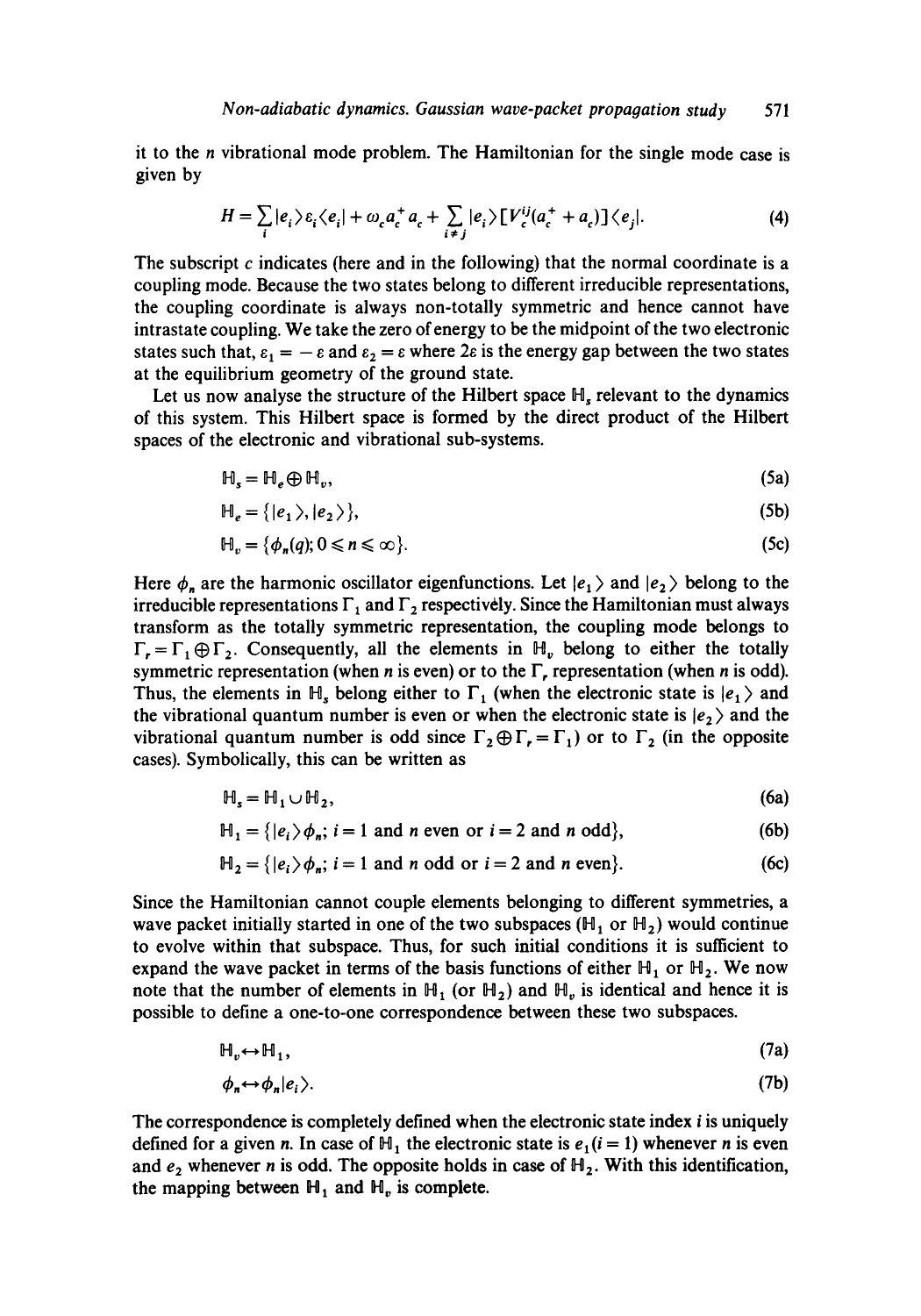## 572 *G Madhavi Sastry and M Durga Prasad*

In the next step, we construct a model Hamiltonian  $\bar{H}_1$  whose matrix elements in  $H_v$  are identical to the matrix of H in  $H_1$ . For the first term in  $H(\omega_c a_c^+ a_c)$ , the matrix elements in H<sub>1</sub> are  $\langle e_i \phi_m | \omega_c a_c^+ a_c e_i \phi_n \rangle = m \omega_c \delta_{mn} \delta_{ij}$ . The corresponding term in  $\bar{H}_1$ is then simply  $\omega_c a_c^{\dagger} a_c$ . For the second term  $(\Sigma_i \varepsilon_i | e_i) \langle e_i |$ ) the matrix elements are

$$
\langle e_i \phi_n | \Sigma \varepsilon_R | e_R \rangle \langle e_R | | e_j \phi_n \rangle = \varepsilon_i \delta_{ij} \delta_{mn}.
$$
 (8a)

Recalling that  $\varepsilon_t$  are  $\mp \varepsilon$  depending upon whether m is even or odd we find that the term in  $\vec{H}_1$  is  $-\epsilon \cos(\pi a^{\dagger} a)$  since

$$
\langle \phi_m | \cos(\pi a_c^+ a_c) | \phi_n \rangle = \langle \phi_m | \cos(n\pi) | \phi_n \rangle
$$
  
=  $(-1)^m \delta_{mn}$ . (8b)

Finally, the last term in the Hamiltonian  $(\sum |e_i\rangle V_c(a_i^+ + a_i)\langle e_i|)$  maps on to  $V_c(a_t^+ + a_c)$ . With this, the model Hamiltonian  $\bar{H}_1$  can be written as

$$
\overline{H}_1 = \omega_c a_c^+ a_c - \varepsilon \cos(\pi a_c^+ a_c) + V_c (a_c^+ + a_c). \tag{9a}
$$

Similarly, for  $H_2$  one can show that

$$
\bar{H}_2 = \omega_c a_c^+ a_c + \varepsilon \cos(\pi a_c^+ a_c) + V_c (a_c^+ + a_c),
$$
\n(9b)

simulates the dynamics in H,.

We now turn to the multimode problem. The most general Hamiltonian in this case is

$$
H = \sum_{i} |e_{i}\rangle \varepsilon_{i} \langle e_{i}| + \omega_{c} a_{c}^{+} a_{c} + \sum_{i \neq j} |e_{i}\rangle [V_{c}^{ij}(a_{c}^{+} + a_{c})] \langle e_{j}|
$$
  
+ 
$$
\sum_{i} \omega_{i} a_{i}^{+} a_{i} + \sum_{i,i} |e_{i}\rangle (V_{t}^{(i)}[a_{i}^{+} + a_{i}]) \langle e_{i}|.
$$
 (10)

Note that, the coupling modes cannot tune the electronic state energy and the tuning modes cannot cause coupling between the states due to symmetry constraints (Koppel *et al* 1984). Defining the auxiliary parameters

$$
V_t = 0.5(V_t^{(1)} + V_t^{(2)}),\tag{11a}
$$

$$
U_t = 0.5(V_t^{(1)} - V_t^{(2)}),\tag{11b}
$$

it can be shown that the model Hamiltonian

$$
\bar{H}_1 = \sum_{n = t,c} \omega_n a_n^+ a_n + \sum_t V_t (a_t^+ + a_t) - \varepsilon \cos \left( \pi \sum_c a_c^+ a_c \right)
$$

$$
- \sum_t U_t (a_t^+ + a_t) \cos \left( \pi \sum_c a_c^+ a_c \right), \tag{12}
$$

simulates the dynamics of H in  $H_1$  and  $H_v$ . Change of sign in front of  $\varepsilon$  generates  $\bar{H}_2$  which simulates the dynamics in  $H_2$ .

We now use the Gaussian wave packet propagation technique in the coherent state operator algebra formalism to calculate the dynamics of this system (Gazdy and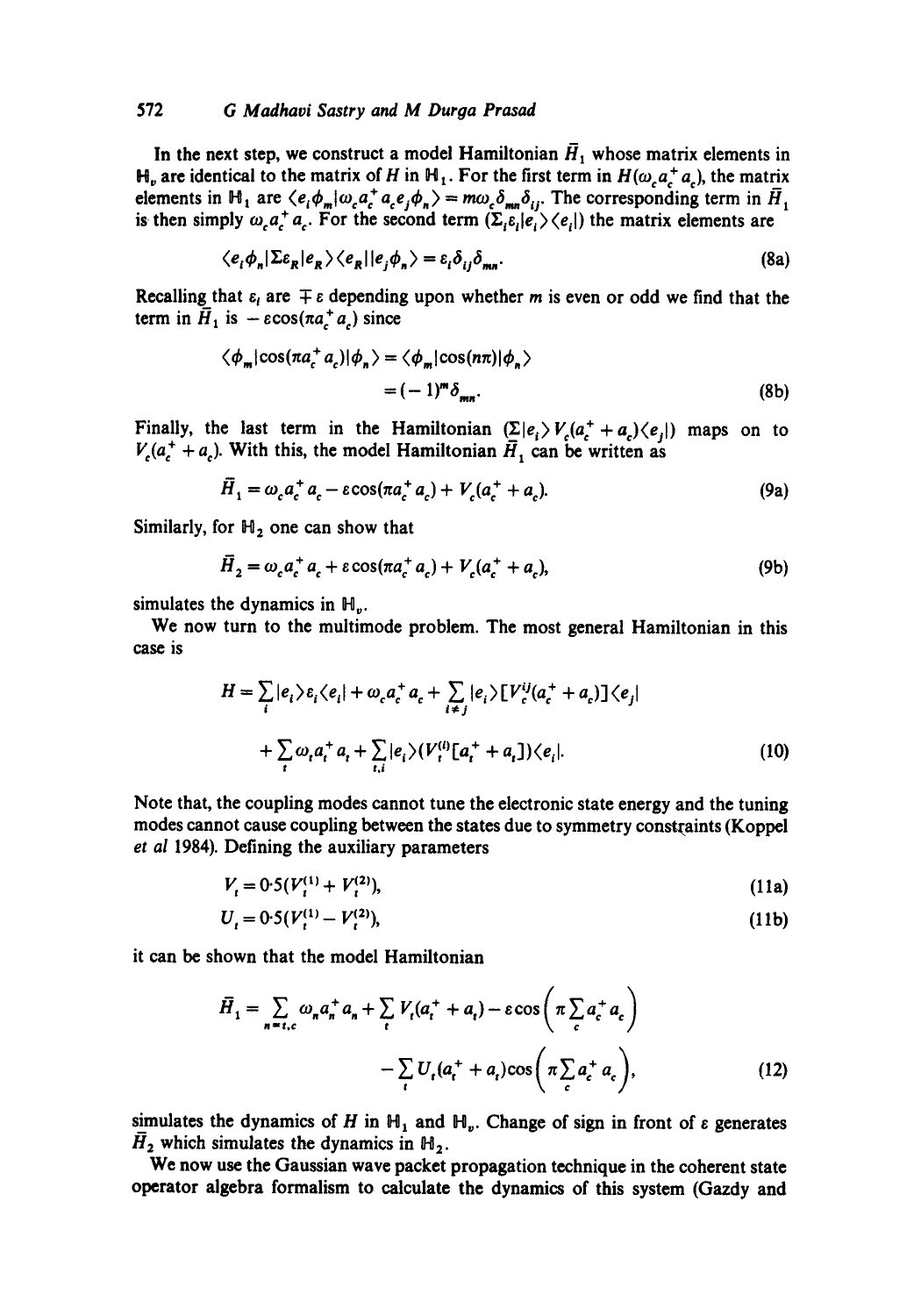Micha 1985; Benjamin 1986; Yuan and Gilmore 1987). In this method, we parameterize the evolution operator as a product of exponentials generated by the elements of the n-dimensional harmonic oscillator algebra,

$$
L_n = \{1, a_i^+, a_i, a_i^+ a_j^+, a_i a_j, a_i^+ a_j\}.
$$
 (13)

Since we are particularly interested in the dynamics of the vacuum state, it is convenient to parametrize the evolution operator as

$$
U = \exp\bigg[\sum_{i} S_{1}^{i} a_{i}^{+} + \sum_{i \leq j} S_{2}^{ij} a_{i}^{+} a_{j}^{+}\bigg] \exp\bigg[\sum_{i} T_{1}^{i} a_{i} + \sum_{i \leq j} T_{2}^{ij} a_{i} a_{j}\bigg] \times \exp[S_{0}].
$$
\n(14)

For computational simplicity, we have included only diagonal terms in  $S_2$  and  $T_2$ . This corresponds to the thawed Gaussian approximation (Heller 1975). We have dropped the diagonal operators from the ansatz (14) since the phases they contribute do not effect the evolution of the vibrational vacuum state. Substituting the above ansatz in the TDSE, we obtain the following equations of motion for the case of one coupling and one tuning mode. The equations of motion for the case of only the coupling mode are obtained by putting  $V_t = U_t = \omega_t = 0$ .

$$
iS_2^c = 2\omega_c S_2^c - 2c(\varepsilon - u)S_1^{c2},\tag{15a}
$$

$$
iS_1^c = 4c(\epsilon - u)S_1^{c2}T_1^c + \omega_c S_1^c + V_c + 2V_c S_2^c + 2(\epsilon - u)cS_1^c,
$$
 (15b)

$$
iT_2^c = -2\omega_c T_2^c + 2c(\varepsilon - u)(S_1^{c2} - 4S_1^c T_2^c T_1^c),
$$
\n(15c)

$$
iT_1^c = -\omega_c T_1^c - V_c - 2cT_1^c(-\varepsilon + u) - 8c(-\varepsilon + u)S_1^c T_2^c, \qquad (15d)
$$

$$
iS_2^t = 2\omega_t S_2^t,\tag{15e}
$$

$$
iS_1^t = \omega_t S_1^t + V_t + 2V_t S_2^t + cU_t (1 + 2S_2^t),
$$
\n(15f)

$$
iT_2^t = -2\omega_t T_2^t,\tag{15g}
$$

$$
iT_1^t = -\omega_t T_1^t - V_t - cU_t, \qquad (15h)
$$

$$
iS_0 = V_c S_1^c + V_t S_1^t + (-\varepsilon + u)c[2S_1^{c2} T_1^{c2} - 4S_1^{c2} T_2^c + 2S_1^c T_1^c],
$$
  
+  $c[-\varepsilon + U, S_1^t],$  (15i)

where,

$$
c = \exp\left[4T_2^c S_1^{c2}\right] \exp\left[-2T_1^c S_1^c\right],\tag{16a}
$$

and

$$
u = \sum_{i} U_{i} (S'_{1} + T'_{1} + 2S'_{2} T'_{1}).
$$
 (16b)

Here the subscripts  $c$  and  $t$  refer to the coupling and the tuning modes respectively.

**3.** Results and **discussion** 

We have applied the formalism to evaluate the Franck-Condon spectra of some model one-dimensional systems containing only a coupling mode and a two-mode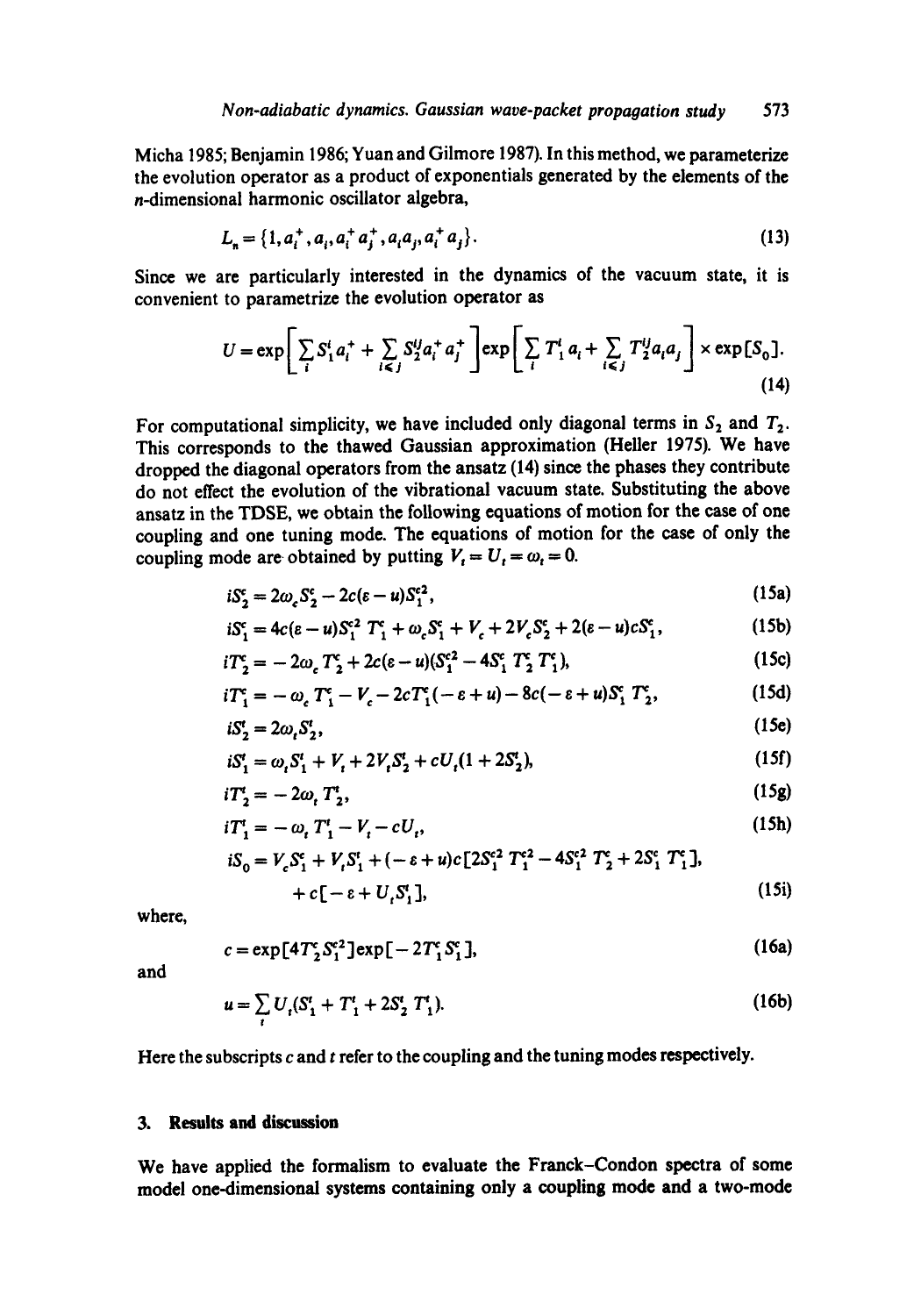

Figure 1. Franck-Condon spectra of model one-dimensional systems for different values of  $\varepsilon$  at  $V_c = 0.318$  and  $\omega_c = 0.091$ :  $\varepsilon = 0.5$  (a), 0.4 (b) and 0.2eV (c). The solid line indicates the exact spectrum and the dashed line indicates the spectrum obtained by algebraic calculations.

system. The Franck-Condon spectrum is obtained by Fourier-transforming the autocorrelation function  $C(t)$  which is given by

$$
C(t) = \langle 0 | U | 0 \rangle
$$
  
= exp(S<sub>0</sub>). (17)

We first discuss the model single-mode systems. The spectra for  $\varepsilon = 0.2$ , 0.4, 0.5 eV and  $V_c = 0.318 \text{ eV}$  are shown in figures 1a–c. For  $\varepsilon = 0.2$ , the spectrum corresponding to the lower surface has been reproduced fairly well compared to the exact one. In contrast, the upper surface is not well reproduced. Instead of a single peak as seen in the exact spectrum, the GWP produces a harmonic-like progression. As the energy gap  $\varepsilon$  is increased to 0.4 and 0.5 eV, the agreement between the GWP and the exact spectrum increases. This implies that as the energy gap increases, the validity of GWP improves. The reason for this behaviour can be explained as follows. Consider the case when  $\varepsilon$  is equal to zero. The adiabatic Hamiltonians associated with the Hamiltonian, (2), on both surfaces are essentially that of a displaced harmonic oscillator. This property is retained for small  $\varepsilon$  values and hence a harmonic progression for the upper surface for  $\varepsilon = 0.2$  eV is seen (the lower surface anyway shows a harmonic-like progression). For large energy gaps i.e.,  $\varepsilon = 0.4$  and  $0.5 \text{ eV}$  this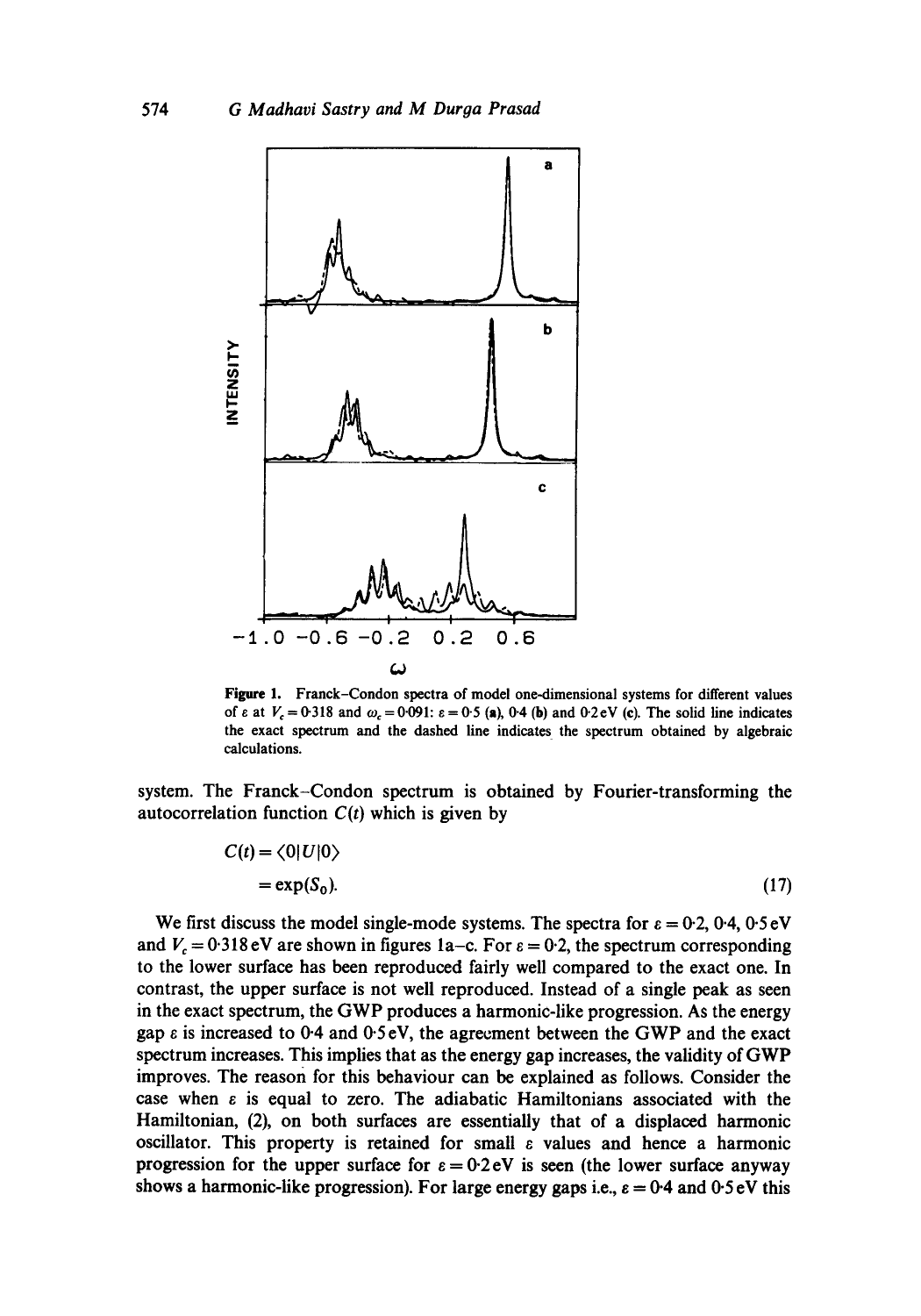progression is not seen since the deformations in the potential are small and the spectra by GWP are in good agreement with the exact spectra.

Increasing the coupling constant has an effect equivalent to decreasing the energy gap since the stabilization energy is proportional to the square of the coupling constant. As can be seen in figure 2, the quality of the spectra deteriorates when  $V_c = 0.718 \text{ eV}$  even for  $\varepsilon = 0.5 \text{ eV}$ .



Figure 2. Franck-Condon spectra of mode one-dimensional systems for different values of  $V_c$  at  $\varepsilon = 0.091$  and  $\omega_c = 0.091$ :  $V_c = 0.718$  (a) and 0.318eV (b) (figure conventions as in figure 1).



Figure 3. Photoelectron spectrum of energy gap-doubled butatriene by GWP. The band at 0.15eV is the mystery band.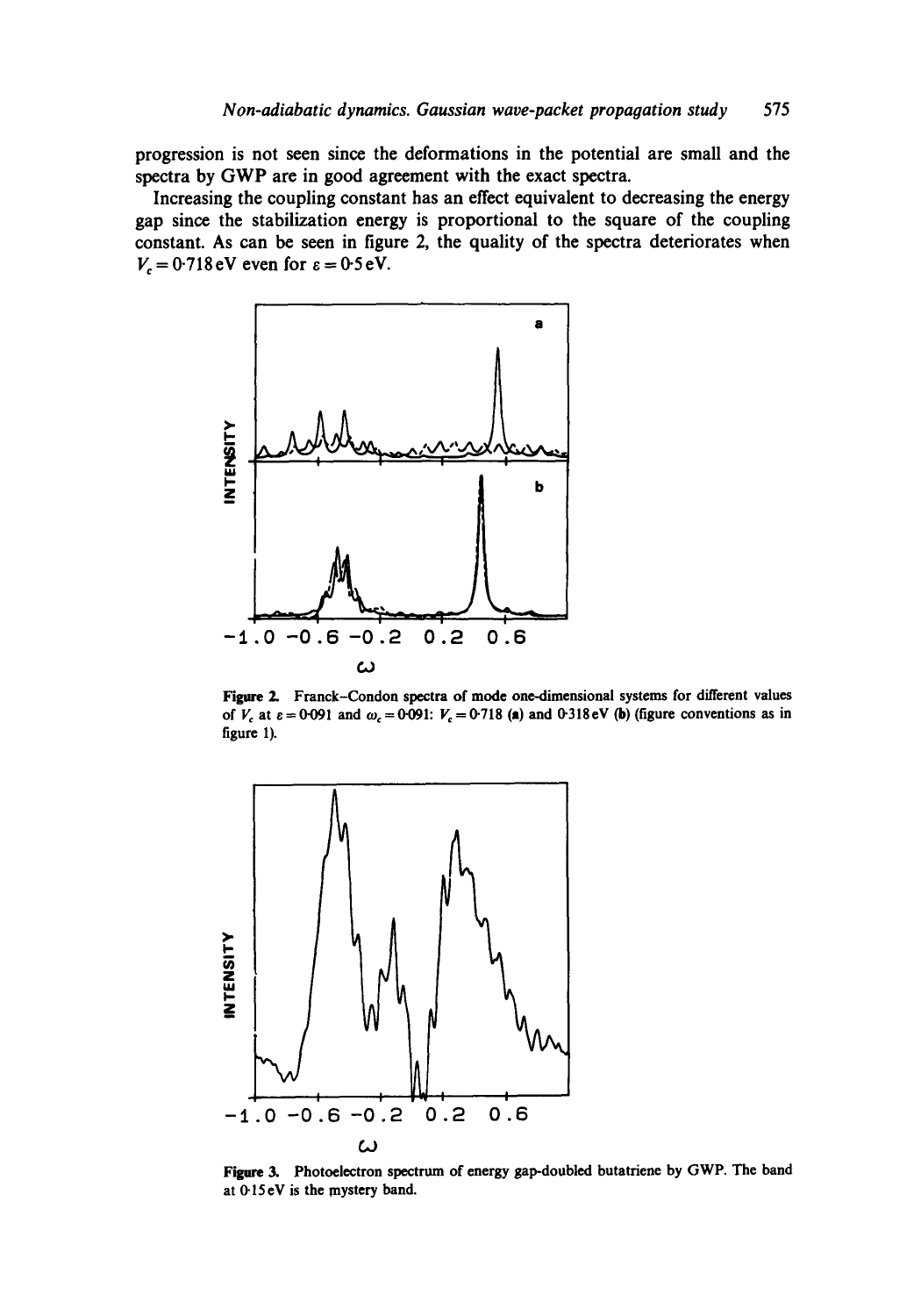# 576 *G Madhavi Sastry and M Duroa Prasad*

As a last example we have calculated the photoelectron spectrum of a model system that is identical to the butatriene cation in all aspects except that the energy gap at the origin is taken as 0"8 eV (double the value of butatriene). This energy gap-doubled butatriene is an example of a two-mode system (Koppel, *et al* 1984). It consists of one coupling mode and one tuning mode. Calculations have been performed by rearranging the term  $[U^{-1} \cos(\pi a^{\dagger} a) U]$  in  $U^{-1} H U$  as  $[e^{X a^{\dagger}} e^{Y a} \cos(\pi a^{\dagger} a)]$  where  $X$  and  $Y$  are constants. An interesting feature of this system and the original butatriene system is that the spectrum shows three distinct bands while there are only two electronic states. The middle band in the PES of butatriene was named the mystery band by Brogli and coworkers (Brogli *et al* 1974) for this reason. That this band appears due to vibronic coupling was shown by Cederbaum and co-workers (Koppel *et al* 1984). As can be seen, the spectrum obtained from GWP is in good agreement with the exact spectrum and even the mystery band is generated in it. Less than five vibrational periods were required to obtain the spectrum. We note in passing that the working equations of GWP are quite stiff and required careful handling. In most cases, we have not been able to integrate them beyond about five vibrational periods.

# **4. Conclusions**

In this work we have applied GWP in the coherent state algebraic formalism to calculate the dynamics of non-adiabatic systems, specifically consisting of two electronic states belonging to different symmetries. In GWP the potential is expanded as a Taylor series around the centroid of the wave packet. The difficulty in chosing the centroid of the wave packet which comprises two nuclear wave functions corresponding to two electronic functions having two different centroids and momenta, has led us to construct a new Hamiltonian which is explicitly independent of the involved electronic states. This has been done by mapping the original Hamiltonian on to a Hamiltonian associated with a single electronic surface.

Using the new Hamiltonian we have calculated the spectra for a few model systems comprising two electronic states and one vibrational (coupling) mode. We have also performed calculations for a model system (butatriene) which comprises two vibrational modes. It has been found that for the single vibrational mode case the accuracy of GWP increases as the energy gap between the two surfaces increases. For a small  $\varepsilon$ , the spectrum associated with the lower surface is well reproduced, but the upper surface dynamics are quite inaccurate. Energy gap-doubled butatriene which is an example of a two-mode system gave a good overall spectrum in spite of minor shifts of the peaks in the spectrum. The central mystery band in butatriene is also well reproduced.

## **Acknowledgements**

Financial support from the Department of Science and Technology, New Delhi is gratefully acknowledged. GMS thanks the University Grants Commission for financial support.